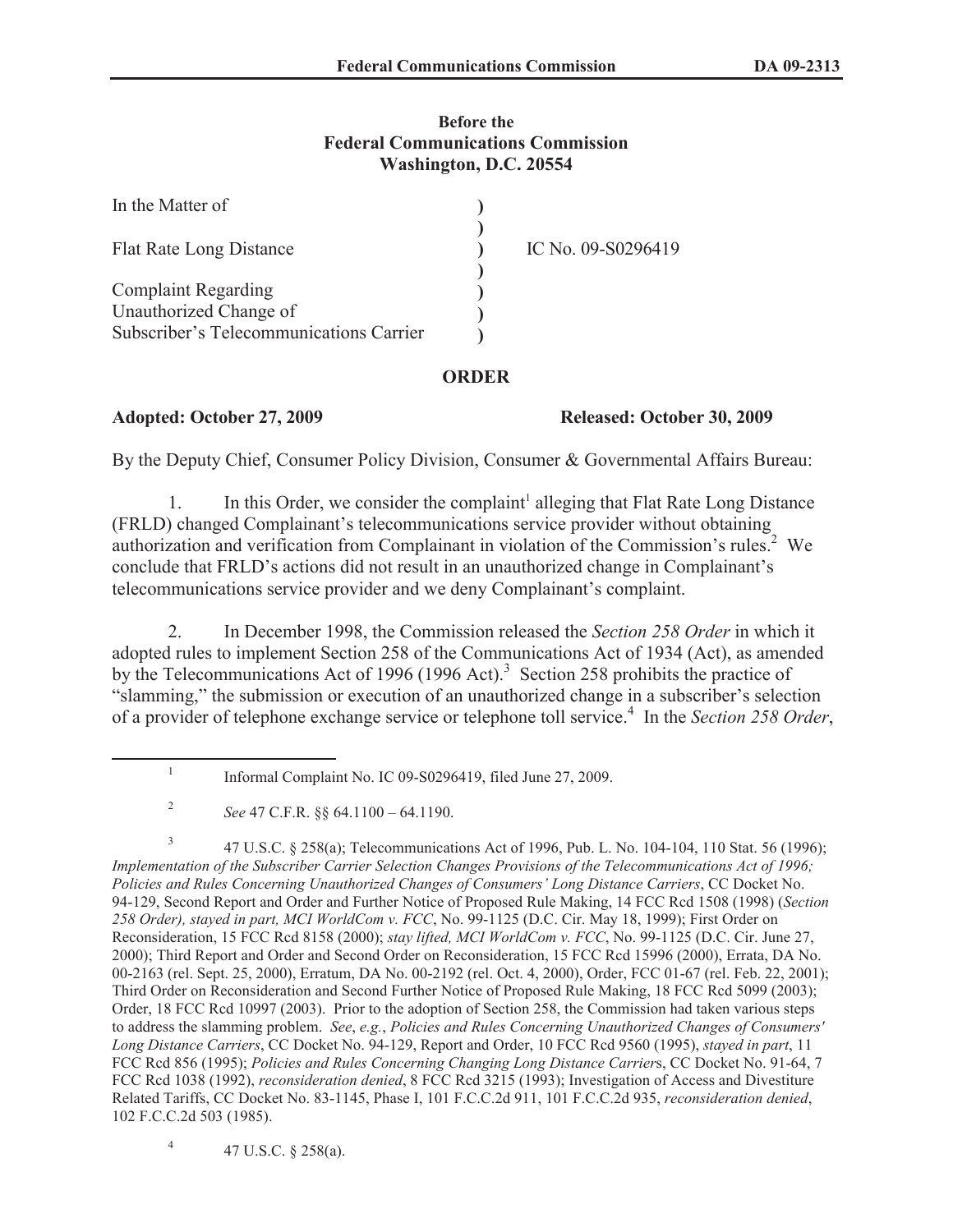the Commission adopted aggressive new rules designed to take the profit out of slamming, broadened the scope of the slamming rules to encompass all carriers, and modified its existing requirements for the authorization and verification of preferred carrier changes. The rules require, among other things, that a carrier receive individual subscriber consent before a carrier change may occur.<sup>5</sup> Pursuant to Section 258, carriers are absolutely barred from changing a customer's preferred local or long distance carrier without first complying with one of the Commission's verification procedures.<sup>6</sup> Specifically, a carrier must: (1) obtain the subscriber's written or electronically signed authorization in a format that meets the requirements of Section 64.1130; (2) obtain confirmation from the subscriber via a toll-free number provided exclusively for the purpose of confirming orders electronically; or (3) utilize an independent third party to verify the subscriber's order.<sup>7</sup>

3. The Commission also has adopted liability rules. These rules require the carrier to absolve the subscriber where the subscriber has not paid his or her bill. In that context, if the subscriber has not already paid charges to the unauthorized carrier, the subscriber is absolved of liability for charges imposed by the unauthorized carrier for service provided during the first 30 days after the unauthorized change.<sup>8</sup> Where the subscriber has paid charges to the unauthorized carrier, the Commission's rules require that the unauthorized carrier pay 150% of those charges to the authorized carrier, and the authorized carrier shall refund or credit to the subscriber 50% of all charges paid by the subscriber to the unauthorized carrier.<sup>9</sup> Carriers should note that our actions in this order do not preclude the Commission from taking additional action, if warranted, pursuant to Section 503 of the Act.<sup>10</sup>

4. We received Complainant's complaint on June 27, 2009, alleging that Complainant's telecommunications service provider had been changed to FRLD without Complainant's authorization. Pursuant to Sections 1.719 and 64.1150 of our rules,<sup>11</sup> we notified FRLD of the complaint and FRLD responded on August 14, 2009.<sup>12</sup> We find that the complaint involves a dial-around long distance service and not a switch of presubscribed long distance

7 *See* 47 C.F.R. § 64.1120(c). Section 64.1130 details the requirements for letter of agency form and content for written or electronically signed authorizations. 47 C.F.R. § 64.1130.

8 *See* 47 C.F.R. §§ 64.1140, 64.1160. Any charges imposed by the unauthorized carrier on the subscriber for service provided after this 30-day period shall be paid by the subscriber to the authorized carrier at the rates the subscriber was paying to the authorized carrier at the time of the unauthorized change. *Id.*

9 *See* 47 C.F.R. §§ 64.1140, 64.1170.

<sup>10</sup> *See* 47 U.S.C. § 503.

<sup>11</sup> 47 C.F.R. § 1.719 (Commission procedure for informal complaints filed pursuant to Section 258 of the Act); 47 C.F.R. § 64.1150 (procedures for resolution of unauthorized changes in preferred carrier).

<sup>12</sup> FRLD's Response to Informal Complaint No. 09-S0296419, received August 14, 2009.

<sup>5</sup> *See* 47 C.F.R. § 64.1120.

<sup>6</sup> 47 U.S.C. § 258(a).